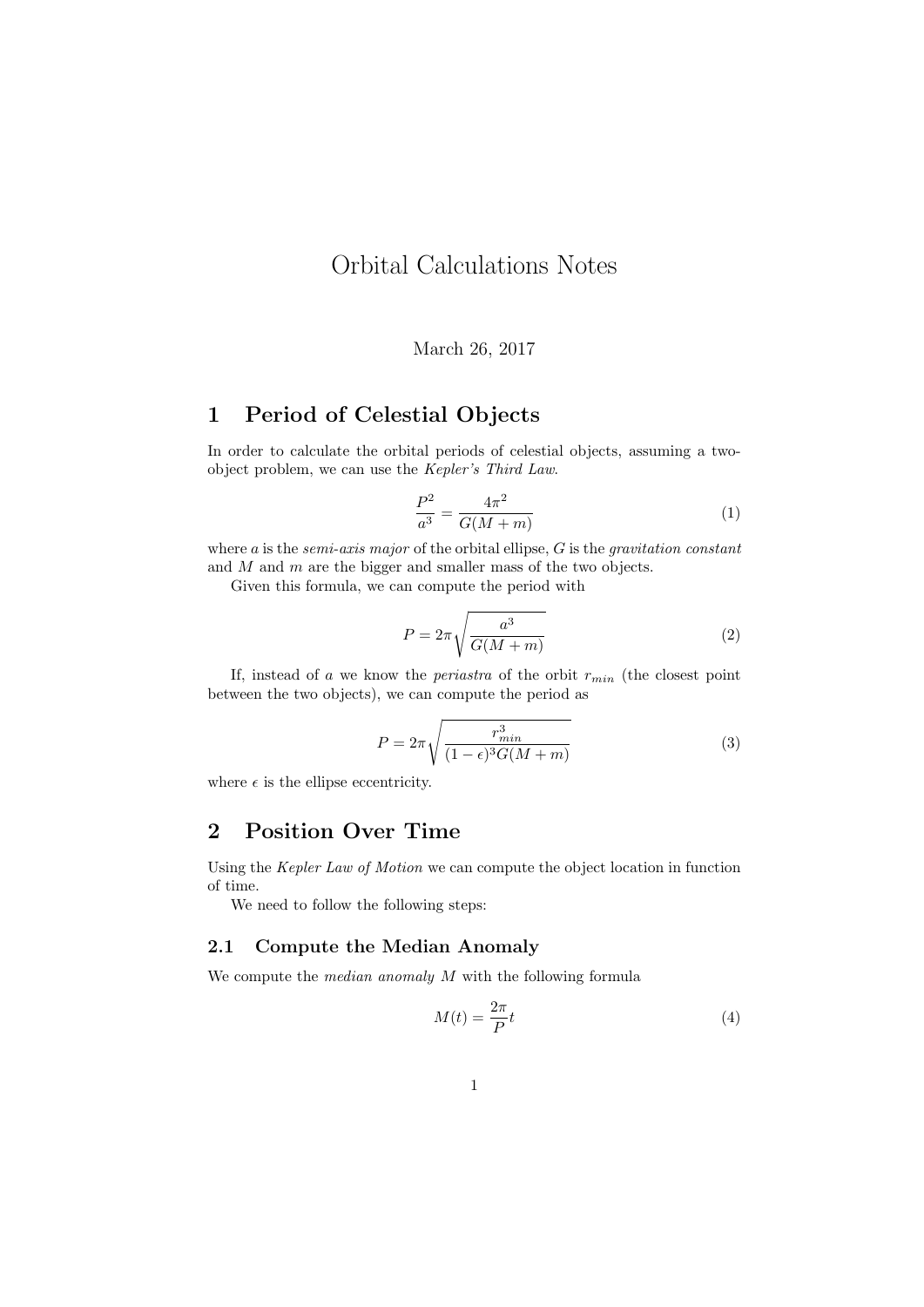#### 2.2 Compute the Eccentric Anomaly

We now compute the *Eccentric Anomaly E* solving the following equation:

$$
M(t) = E(t) - \epsilon \sin(E(t))\tag{5}
$$

There is no closed form for this. We can solve this through numerical algorithms or using the following approximation (obtained by iteration).

$$
E = M + \epsilon \sin(M) + \epsilon^2 \sin(M) \cos(M) + \frac{1}{2} \epsilon^3 \sin(M) \left( 3 \cos^2(M) - 1 \right) \tag{6}
$$

This formula can be optimized for computation:

$$
E = M + \epsilon \sin(M) \left( 1 - \epsilon \left( \frac{\epsilon}{2} + \cos(M) \left( 1 + \frac{3\epsilon}{2} \cos(M) \right) \right) \right) \tag{7}
$$

#### 2.3 Compute the True Anomaly

We can compute the angle in astrocentric polar coordinates (*True Anomaly*) by solving:

$$
(1 - \epsilon) \tan^2\left(\frac{\theta}{2}\right) = (1 + \epsilon) \tan^2\left(\frac{E}{2}\right)
$$
 (8)

Solved by  $\theta$ :

$$
\tan\left(\frac{\theta}{2}\right) = \sqrt{\frac{1+\epsilon}{1-\epsilon}} \tan\left(\frac{E}{2}\right) \tag{9}
$$

$$
\theta = 2 \arg \left( \sqrt{1 - e} \cos \frac{E}{2}, \sqrt{1 + e} \sin \frac{E}{2} \right) \tag{10}
$$

where  $arg(x, y)$  is the polar argument of the vector  $(x, y)$ , also known as atan2 in many programming languages.

#### 2.4 Compute the Distance

Then we can compute the distance from the orbit center:

$$
r = a(1 - \epsilon \cos(E))\tag{11}
$$

Periastra is when  $E = 0$  and then  $r_{min} = a(1 - \epsilon)$ . Apoastra is when  $E = \pi$ and then  $r_{max} = a(1 + \epsilon)$ .

### 3 Lunar Phases

If the orbit is of a moon-like object, we may be interested in computing lunar phases.